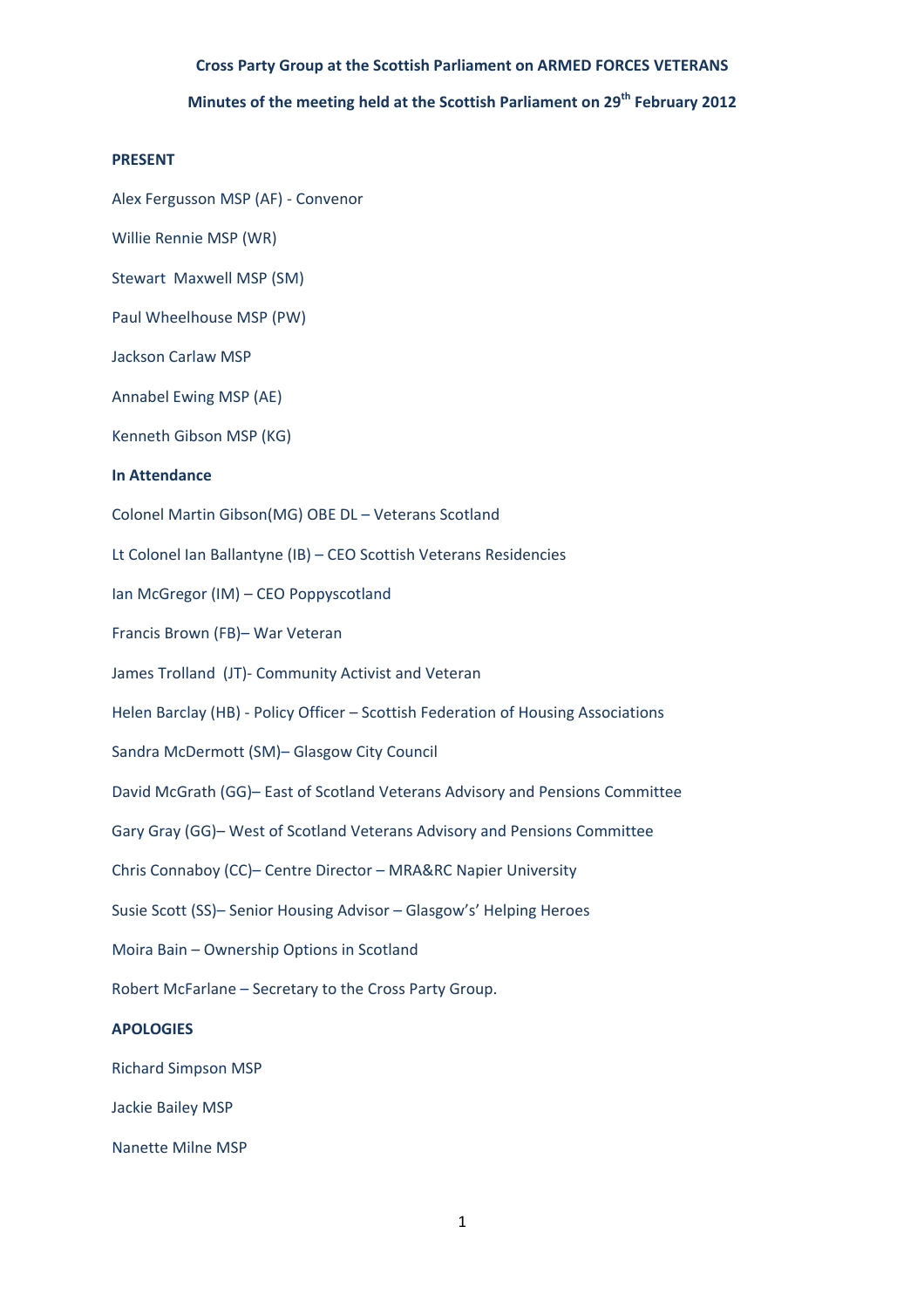# **Minutes of the meeting held at the Scottish Parliament on 29th February 2012**

Sir Jamie McGrigor MSP

Denis Robertson MSP

## Richard Lyle MSP

The committee noted with regret the failure of COSLA to send a representative to the meeting despite repeated requests and also their failure to send a written response to the papers submitted.

## **BUSINESS.**

- 1. The minutes of the inaugural meeting of the30th November 2011 were agreed as a true record
- 2. There were no matters arising.
- 3. AF introduced those present and invited SM to open proceedings by briefing the CPG on the Glasgow's' Helping Heroes project;
	- a. GHH started in June 2010 following initiatives by Glasgow City Council(GCC) to assist Veterans with getting LA Housing. GCC quickly recognised the need to provide a service which offered a holistic approach to the problems being experienced by veterans which included housing issues.. GHH now offers a wide variety of services to the veterans community in Glasgow among which is a dedicated housing officer co‐located within GHH.
	- b. 60% of the footfall through GHH has housing issues.
	- c. SS has produced a statement of best practise based on her experience as the SHH within GHH and has distributed this within the housing professionals community.
	- d. Experience and evidence have proven that this type of resource situated within a facility such as GHH pays dividends and to date over 100 people registered with the Homeless partnership have found homes and are sustaining their tenancy.
	- e. There are still barriers to be overcome particularly when there are families and children involved.
- 4. The was a general consensus that projects such as GHH were beneficial to the community and that MSP should actively encourage their constituents to consider such projects where the need can be demonstrated. AE pointed out that Fife Council were looking at a range of opportunities and were at the forefront of developing initiatives in conjunction with the Firm Base.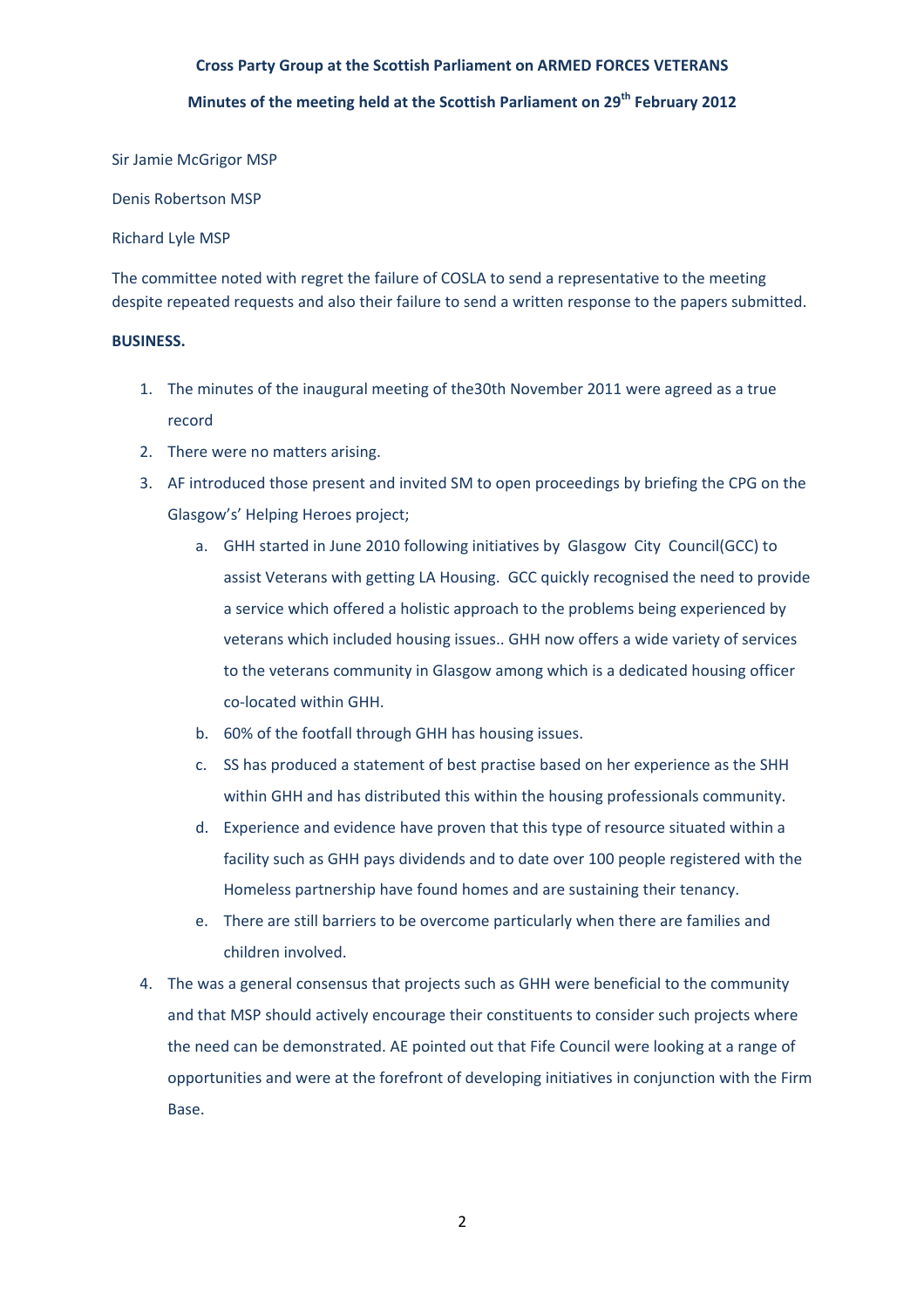## **Minutes of the meeting held at the Scottish Parliament on 29th February 2012**

- 5. IB talked to his paper submitted to the CPG in 2008 (at appendix 1 )which he had updated for this meeting (at Appendix 2) and in particular to the detrimental effects that the proposed new legislation would have on veterans seeking housing.
	- a. The UK Government is set to make radical changes to the welfare system over the next few years, which will have serious and wide‐ranging implications for housing associations, housing co‐operatives and their tenants. The welfare reforms announced to date include:
		- Significantly increased Housing Benefit reductions for claimants that have non‐ dependents living with them; i.e. adult family members of working age on other benefits or on the minimum wage for a 40 hour week will lose £48:50 a week in Housing Benefit.
		- A cap on Housing Benefit based on the under-occupancy of socially rented homes; just under a third of working-age tenants 'under occupy' their tenancies by at least one bedroom. These households will lose an average of £11 a week in Housing Benefit.
		- Tenants will be penalised for under-occupying but in many cases they simply don't have an alternative, due to lack of available smaller properties. Across the housing sector in Scotland tenants, 62% need one bedroom but only 34% have this: this represents chronic under‐supply.
		- Under‐occupying can serve a purpose in the 'lifecycle' of a home. Included within the 'under-occupying' group will be couples who may plan to have children, parents who have weekend access to children, those with older children who need to visit, those with ageing parents who may have longer‐term care needs and those with teenage children who need space to study.
		- Anyone single and under the age of 35 who is on for example 'Job Seekers Allowance' will only be entitled to £68 per week Housing Benefit, which means that they will be unable to rent a single flat and will therefore have to share a house with other people. How the individual will meet the various utility costs and have a quality of life appears to have been ignored.
		- The Department of Works & Pensions (DWP) who will be running the Universal Credit system have stated that Housing Benefit will be paid direct to the applicant and could take up to 8 weeks to be processed initially and possibly even longer as the total credit due is not paid until the last element of the claim is dealt with. From then on it will be paid monthly in arrears. Landlords, who can currently get the Housing Benefit element for the applicant paid direct to them, will no longer have that facility. In effect therefore, a vulnerable veteran could be living in accommodation supplied by an ex-service charity and for 8 weeks, pay no rent, then once he/she gets the backdated Universal Credit, which is some cases will be several hundred pounds (if not thousands depending on the number of benefits entitled too) the likelihood of paying the full rent to a landlord is remote, especially if the recipient has alcohol, drugs or financial issues. One in five tenants receive Housing Benefit so the impact on the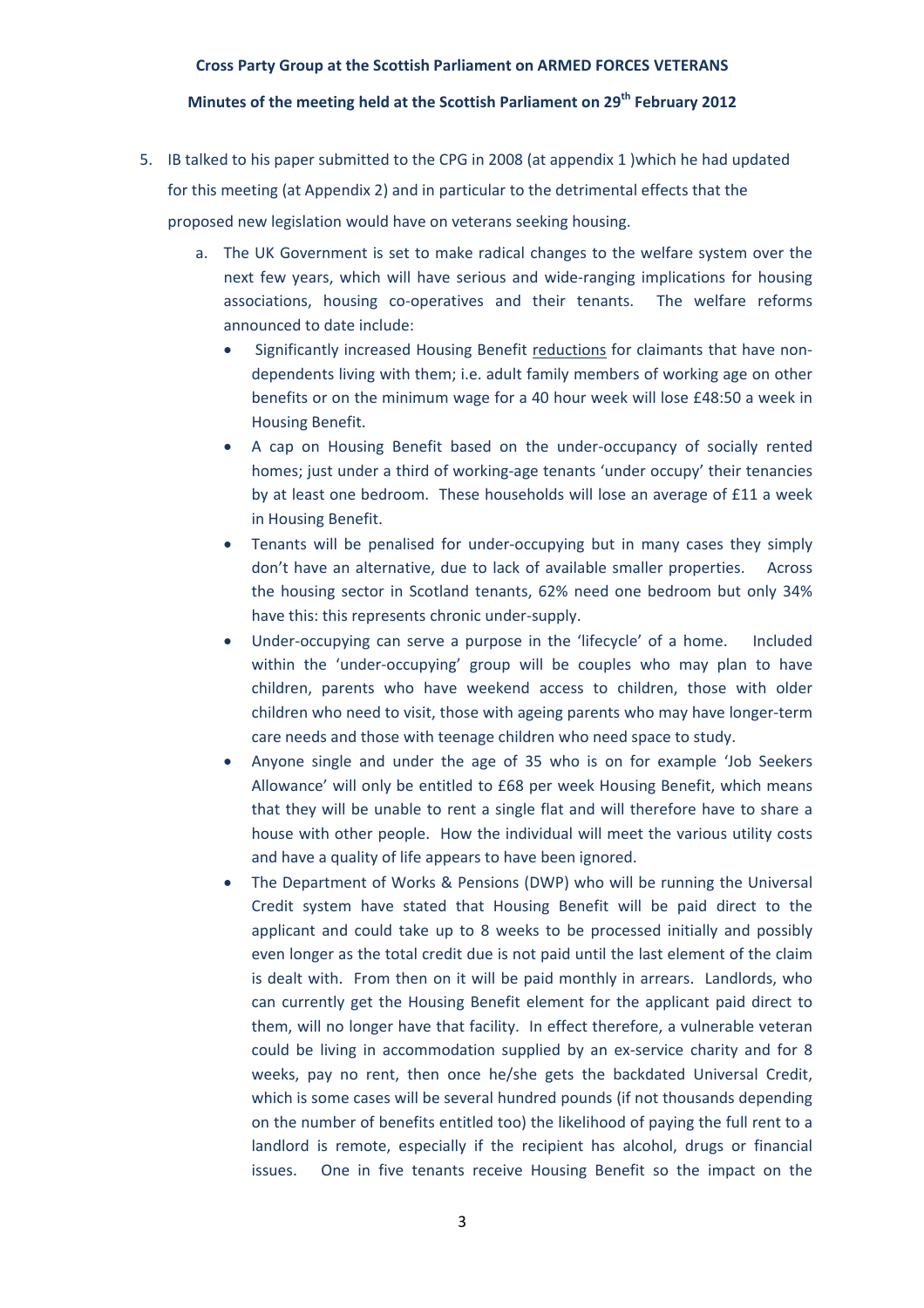# **Minutes of the meeting held at the Scottish Parliament on 29th February 2012**

housing sector could be very hard and SVHA for example who provide a high degree of support in their hostels in Edinburgh and Dundee could be significantly affected by the cuts.

- Even before benefit reform, many of the working‐age veterans on housing benefit approaching the ex‐service housing charities have stated that they were in 'some financial difficulties' and if they find finances difficult to manage before the cuts, the impact on rent arrears could be significant.
- 6. AE undertook to ensure that the issues raised were brought before the appropriate Scottish Parliament Committee. ACTION ANNABEL EWING
- 7. Helen Barclay gave a brief overview of the work of SFHA and in particular pointed out that the newly set up Housing Hubs would be an appropriate resource for Veterans Housing to tap into for information, guidance and support with housing issues. The Hubs were a joint partnership with all stakeholders with a view to taking early intervention with clients thus hopefully reducing homelessness and allow a degree of planning to be undertaking to ease the problems which arise with housing. Details and contacts below.

| Ayrshire and South Hub<br>Lead Authority : North Ayrshire Council<br><b>Contact Janeine Barrett</b><br>janinebarrett@north-ayrshire.gov.uk<br>01294 314 702      | Hub Members:<br>North Ayrshire Council, Dumfries and Galloway Council, East<br>Ayrshire Council, Inverclyde Council, South Ayrshire Council.                        |
|------------------------------------------------------------------------------------------------------------------------------------------------------------------|---------------------------------------------------------------------------------------------------------------------------------------------------------------------|
| Edinburgh, Lothians and Borders Hub<br>Lead Authority: Edinburgh City Council<br>Contact: Michaela Smith<br>michaela.smith@edinburgh.gsx.gov.uk<br>0131 529 7589 | Hub Members:<br>City of Edinburgh Council, East Lothian Council, Falkirk Council,<br>Midlothian Council, Scottish Borders Council, West Lothian<br>Council.         |
| North and Islands Hub<br>Lead Authority: Highland Council<br>Contact: Janice Wilson<br>janice.wilson@highland.gsx.gov.uk<br>01463 702 052                        | Hub Members:<br>Highland Council, Aberdeen City Council, Aberdeenshire Council,<br>Eilean Siar, Moray Council, Orkney Islands Council, Shetland<br>Islands Council. |
| Tayside, Fife and Central Hub                                                                                                                                    | Hub Members:                                                                                                                                                        |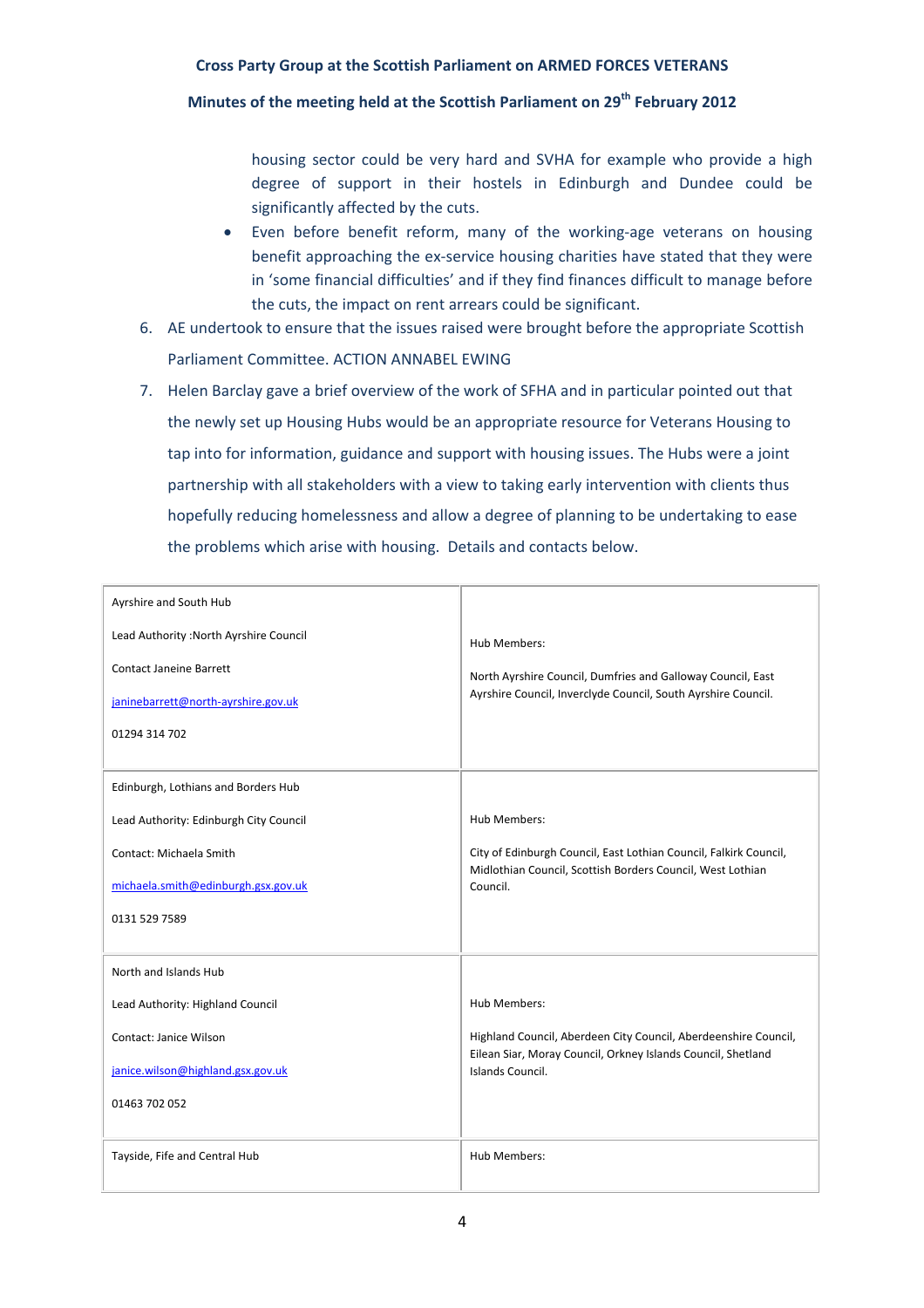# **Minutes of the meeting held at the Scottish Parliament on 29th February 2012**

| Lead Authority: Perth and Kinross Council   | Perth and Kinross Council, Angus Council, Argyll and Bute Council,<br>Clackmannanshire Council, Dundee City Council, Fife Council. |
|---------------------------------------------|------------------------------------------------------------------------------------------------------------------------------------|
| Contact: Liz Cooper                         |                                                                                                                                    |
| lcooper@pkc.gsx.gov.uk                      |                                                                                                                                    |
| 01738 476 071                               |                                                                                                                                    |
|                                             |                                                                                                                                    |
| West Hub                                    |                                                                                                                                    |
| Lead Authority: East Dunbartonshire Council | Hub Members:                                                                                                                       |
| Lead authority: Grant Mackintosh            | East Dunbartonshire Council, East Renfrewshire Council, Glasgow<br>City Council, North Lanarkshire Council, Renfrewshire Council,  |
| grant.mackintosh@eastdunbarton.gov.uk       | South Lanarkshire Council, Stirling Council, West Dunbartonshire<br>Council, GHA.                                                  |
| 0141 578 8064                               |                                                                                                                                    |
|                                             |                                                                                                                                    |

- 8. Stewart Maxwell made the following points;
	- a. He had a particular concern over the Single Room rule and encouraged his colleagues to alert other MSP to the potential problem.
	- b. He also indicated that while it would be wrong to positively discriminate in favour of a particular grouping within society it was possible to frame housing guidance in such a way to ensure priority groupings were clearly identified and guidance framed around their needs.
	- c. He noted that there were particular difficulties around the Housing of disabled people however every problem has a solution.
	- d. He indicated that the Scottish Government were updating their response to the Command Paper and that this was a good time for Veterans Organisations to influence SG thinking.
- 9. The CPG discussed the fact that under the new legislation there was no provision being made to pay housing benefit directly to the landlord as is the current practise and that in future the benefit would go directly to the recipient. It was agreed that in cases where there was a degree of vulnerability with the client it was possible that the landlord would be last in line for payment and this could lead to an increase in the homeless population. This was not a good idea.
- 10. The CPG noted that the client group age profile was coming down and that the  $3^{rd}$  sector was seeing clients from 20 years of age upwards. Veteran's organisations were encouraged to ensure that the UK Government were aware of the changes in age profiles of veterans seeking housing.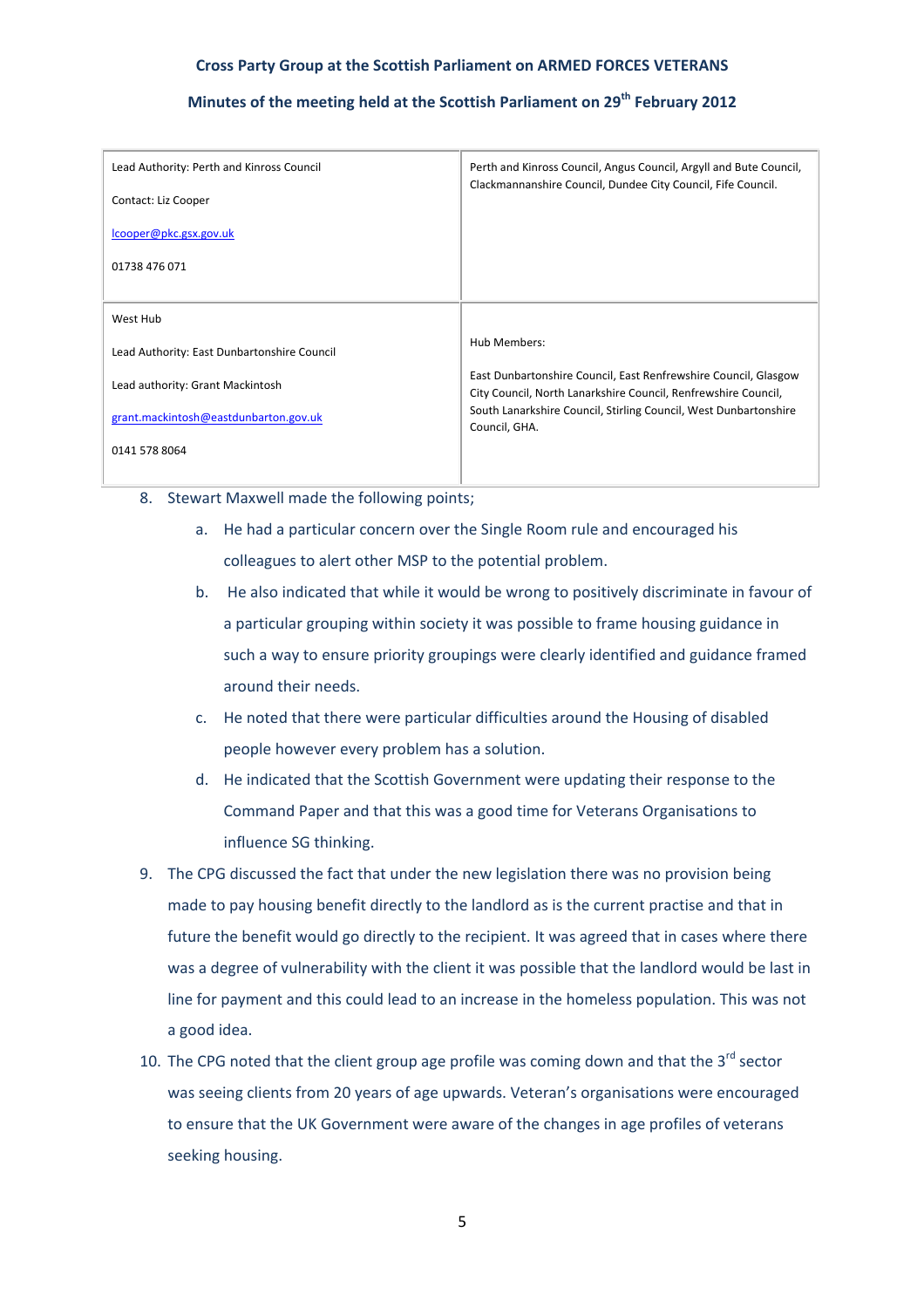# **Minutes of the meeting held at the Scottish Parliament on 29th February 2012**

- 11. There followed a general discussion at which the following observations were made;
	- a. The housing hubs were a good avenue for encouraging other LA to take a look at the GHH model and consider adopting in where appropriate.
	- b. It was noted that veterans were a reluctant cohort when it came to seeking help. All stakeholders needed to be more proactive in communicating what was available.
	- c. The housing hubs should be encouraged to have an Armed Forces Champion in each hub.
	- d. The CPG felt it would be advantageous to have a common allocation policy across Scotland
	- e. The CPG felt it would useful if RSL could release a number of houses within their stock to the veteran's community to administer on their behalf.
	- f. There were inconsistencies in the guidance on veterans seeking housing and there was a need for this to be tightened up and made more formal.
	- g. The RSL sector was huge with 60 RSL in Glasgow alone. Dealing with them all would be difficult. Again the hubs would be an avenue into them.
	- h. It was suggested that the time was right for a push to SG to revisit policy with regard to veterans housing.
	- i. MB pointed out that there was assistance to veterans to buy their house as opposed to rent. The LEAF scheme should be encouraged. OOIS was recruiting a veteran to work within their organisation to assist with veteran's issues.
	- j. The CPG felt that part ownership of housing stock should be encouraged.
- 12. The CPG discussed whether there was scope within the veterans housing sphere for Preventative Spend initiatives to be explored. PW and KG agreed to look at how this might be achieved.

# **A.O.C.B.**

- 13. PW tabled a draft of a Parliamentary question on Alcohol use (mis‐use) within the Armed Forces and Veterans Community. He asked that comments be forwarded to him soonest.
- 14. **Dates for subsequent meetings are:**
	- a. 25 April Veterans Health & Wellbeing ‐ Surgeon General, Veterans Agency and RCGP in attendance
	- b.  $13<sup>th</sup>$  June  $\qquad$  Keith Brown SG Minister with responsibility for Veterans.
	- c.  $26<sup>th</sup> September –$  normal business meeting and AGM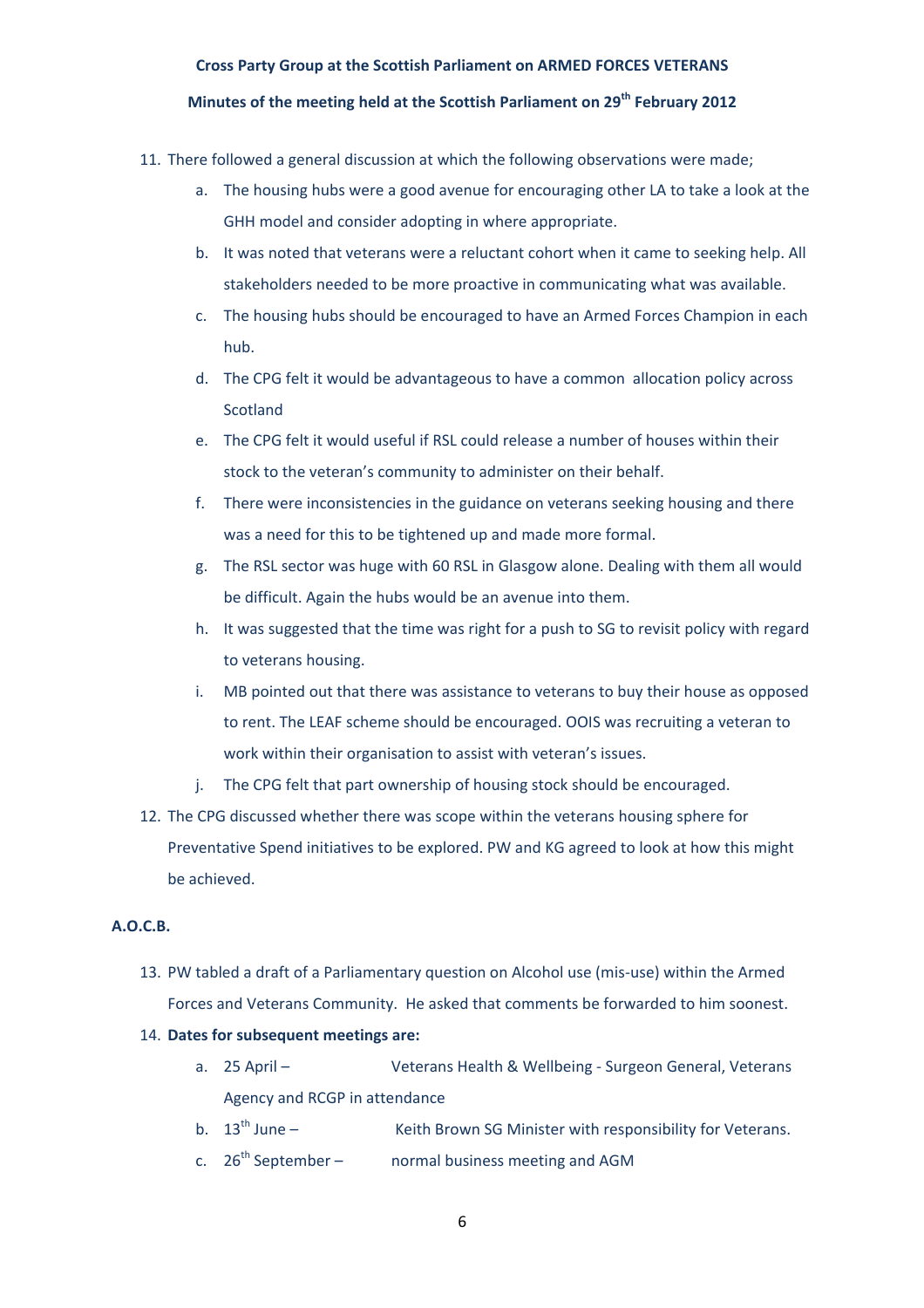# **Minutes of the meeting held at the Scottish Parliament on 29th February 2012**

#### **APPENDEX 1**

# **Discussion Paper for Scottish Parliament Cross Party Committee on Veterans Issues dated NOV. 2008**

## **HOUSING ISSUES**

## **INTRODUCTION**

- 1. Good quality housing at an affordable rent in an area of personal choice is a fundamental desire of people generally in the rented housing sector market throughout Scotland. This is particularly pertinent for those members of the Armed Forces at the point of leaving the Services, and even more so for those who have left the Services and for whatever reason find themselves homeless or living in poor‐quality accommodation.
- 2. This paper identifies, with particular reference to Scotland, the housing concerns that face former members of the Armed Forces, and those organisations that provide support to them and proposes courses of actions which could help ameliorate the situation.

#### **AIM**

3. The aim of this paper is to set the context and priorities for, the Scottish Parliament Cross Party Group on Veterans' work on veterans' housing issues.

# **THE CURRENT SITUATION**

- 4. People leaving the Armed Services who do not own or are not able to buy their own house or meet the cost of private rented accommodation, find themselves having to approach local housing providers to seek access to their respective housing lists when their tenure in Services provided housing comes to an end. People are not necessarily discharged from the Armed Forces in the areas in which they would wish to live in and therefore find themselves applying to housing authorities in their area of choice, but their time in the Armed Forces does not give them any additional/exceptional rights to climb up the particular housing list. The end result could eventually mean that the ex‐service person(s) could end up 'homeless'.
- 5. When anyone presents themselves as homeless to a local authority, there is a statutory requirement for that local authority to house the applicant providing the applicant(s) have a 'local connection'. In the case of a former member of the Armed Forces, however, under the 1987 Housing (Scotland) Act the fact that they have served and were based in the particular local area is specifically excluded from being recognised as a 'local connection' and therefore they would not be eligible to apply for 'homeless' housing. Taking this to extremes, if the applicant was born and raised in a military family environment before joining the armed forces, the local connection could quite seriously end up being somewhere in Germany!
- 6. The ex‐service charitable organisations based in Scotland, under the umbrella of Veterans Scotland, have currently some 800 properties available for rent to help meet the ever growing needs and justifiable expectations of the veterans' community in Scotland. These ex-service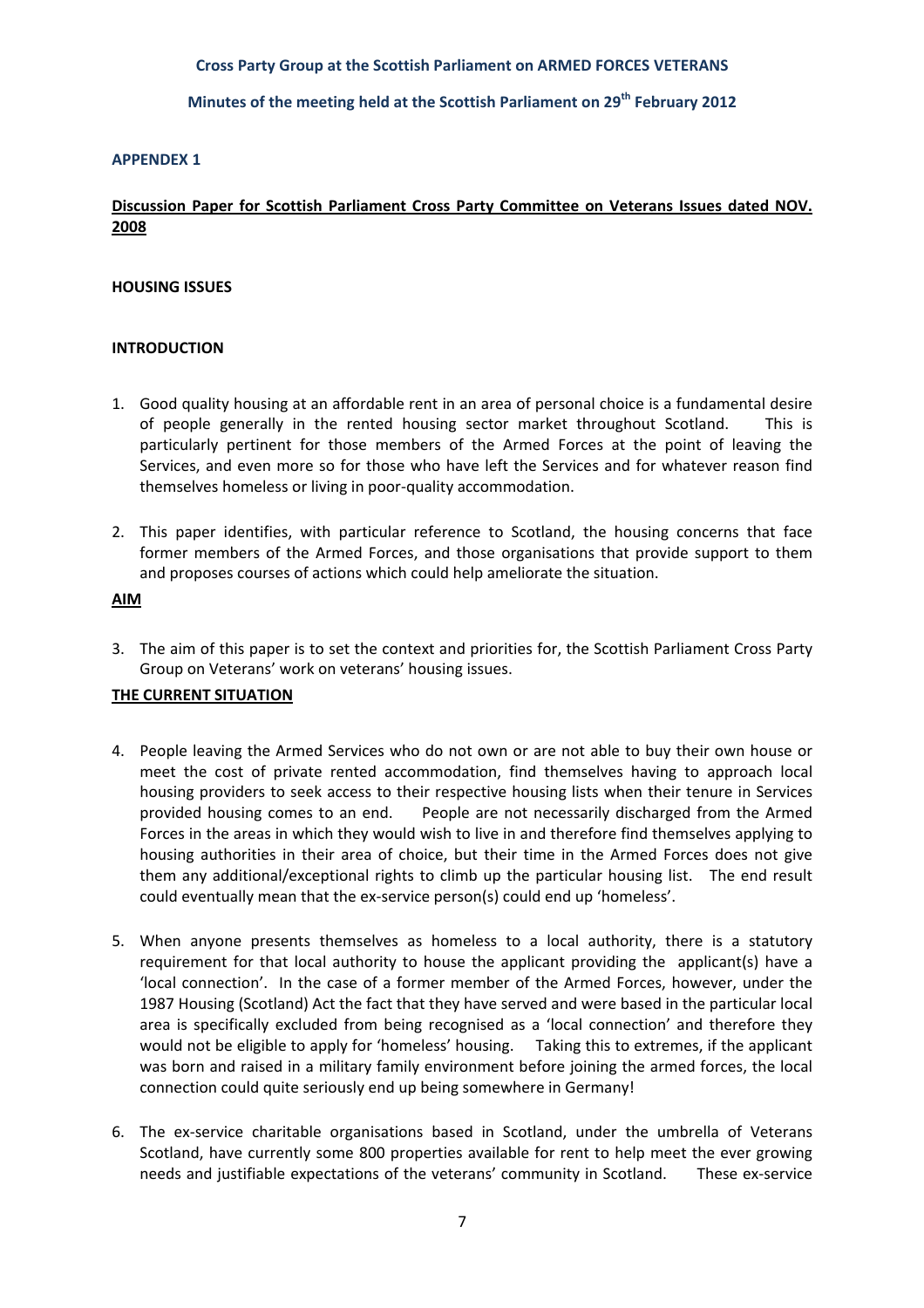# **Minutes of the meeting held at the Scottish Parliament on 29th February 2012**

housing charities help address the needs of homeless, those with a disability and those who want a good-quality affordable rented property: the problem is that the turnover of properties is very low and the waiting list gets ever longer. Some years ago, a system was in place, albeit informally, that those leaving the Armed Forces could apply to their local authority/housing provider for housing and receive additional points, to recognise the fact that they were serving in areas not of their choosing, to enable them more quickly to access housing.

- 7. Each of the main ex‐service housing charities has an ambitious development programme (and some of the funds to support it) but the limiting factor is the large cost of such development including availability of land in the areas of greatest need. At present only one ex-service charity in Scotland is a Registered Social Landlord (RSL) and Housing Association with access to government funding through the Housing Association Grant (HAG) mechanism. The majority of funding for any development must therefore be raised by means of seeking donations to the particular charity from the public at large and the ex-service Benevolent Funds/Trusts.
- 8. Representations have been made to the Scottish Government to amend the legislation which affects the 'Local Connection' issue, (Housing [Scotland] Act 1987) the release of local authority surplus land to ex-service charities (Local Government [Scotland] act 1973). In addition, representations have been made to the MOD to release surplus MOD land for housing.
- 9. Under the umbrella of Veterans Scotland, all the ex-service housing charities are identifying where joint procurement/building can be addressed and working initiatives developed.
- 10. Related to the provision of housing for the homeless and needy ex-service men and women is the developing concerns of access to funding from local authorities for the provision of Housing Support designed to help claimants maintain their tenancy. Some local authorities are taking the view that because we, as providers of housing support, are 'exclusively' for the ex‐service community we do not therefore meet the 'strategic fit' for that particular local authority; put another way, we are not inclusive for the whole population. To date, current funding remains in place and we await the outcome of local authorities' final policy statements on the matter. The loss of this income to the providers would seriously jeopardise the wellbeing of the needy exservice men and women, who rely so heavily and respond so successfully to the manner in which the ex‐service charities provide the support within the ex‐service family community.

## **THINGS WHICH NEED TO BE DONE**

- 11. Currently the majorities of ex-service housing charities are not RSLs and therefore have no access to statutory funding to help in the provision of affordable rented housing for the ex‐ service community. This severely limits the procurement and development of much needed affordable rented housing. Experience over many decades has shown that the ex‐service applicants are able to cope more ably by being in an ex‐service orientated community and do not feel so isolated.
- 12. There needs to be a greater emphasis on the delivery of much needed housing for the exservice groups those ex-service charities which provide housing should be given special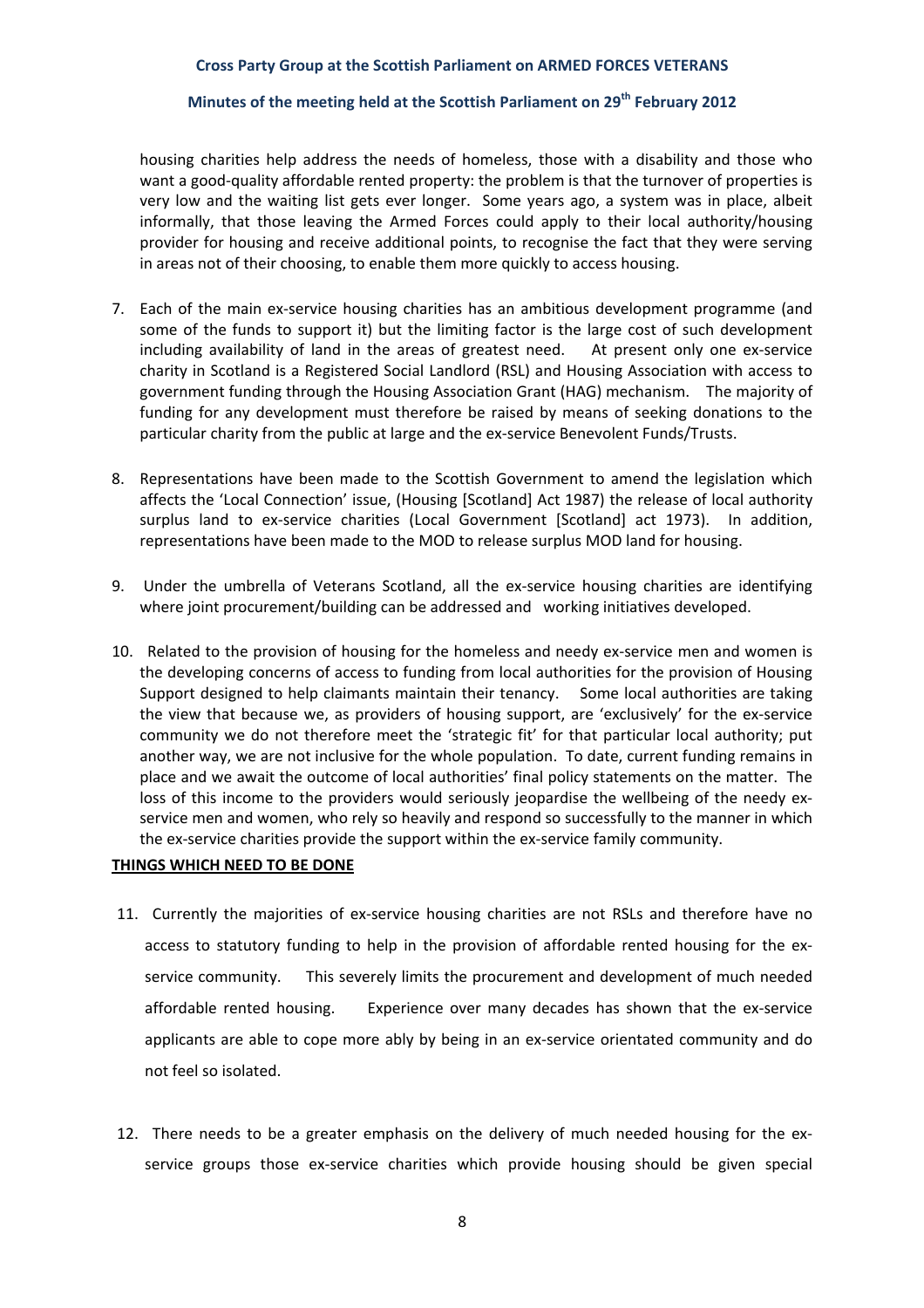#### **Minutes of the meeting held at the Scottish Parliament on 29th February 2012**

dispensation to be able to bid for Grants as part of, or along the same lines as apply to the HAG structure. In addition, the MOD should be encouraged to release surplus MOD (and, indeed, that of other government departments in Scotland) land and property, on a token or no‐charge basis, to ex‐service charities to help them provide affordable housing across Scotland. The Cross‐Party Group may also wish to support the Veterans' stance on the proposed changes in our response to 'The Consultation Paper on changes to the Local Government Act 1973' currently underway to allow local authorities also to release land to the ex-service housing charities at no or minimum cost.

- 13. Ex-service charities providing affordable rented housing should have access to some form of Government subsidy along the lines of a Housing Association Grant (HAG).
- 14. Linked to the preceding paragraphs, as a starting point, Scottish local authorities should be encouraged by the Scottish Government to assume that Service veterans with needs arising out of their former military service should be entitled to 100% grant levels for housing adaptations.
- 15. There is a need to ensure that existing guidance to Scottish local authorities in respect of the requirement for the latter to mitigate the threat of homelessness facing Service leavers in or coming to Scotland is being implemented. Changes proposed by Veterans Scotland to the Housing (Scotland) Act 1987 section 27 to remove all reference to the Armed Forces with regard to 'local connection' restrictions need to be implemented.
- 16. Local Authorities and housing providers should re‐instate the system whereby ex‐servicemen and women, on discharge from the Armed Forces were awarded additional points to assist them in gaining access to housing quicker.
- 17.The special circumstances that former members of the Armed forces find themselves in with regard to Housing Support should be recognised by local authorities and those ex-service charities specialising in the provision of this support should be treated as a special case when funding is being reviewed and every effort should be made to maintain the funding stream.

## **PRIORITIES FOR ACTION**

18. There is only one ex-service housing charity in Scotland which specialises in the provision of supported accommodation for homeless and the needy ex-service men and women in Houses-in-Multiple Occupancy (HMO): the Scottish Veterans Housing Association Limited. They undertake this vital work in 'Whitefoord House' Edinburgh and 'Rosendael' in Broughty Ferry, Dundee. In these homes the age group can be anything from 17 years to 100+ but all are in need of some form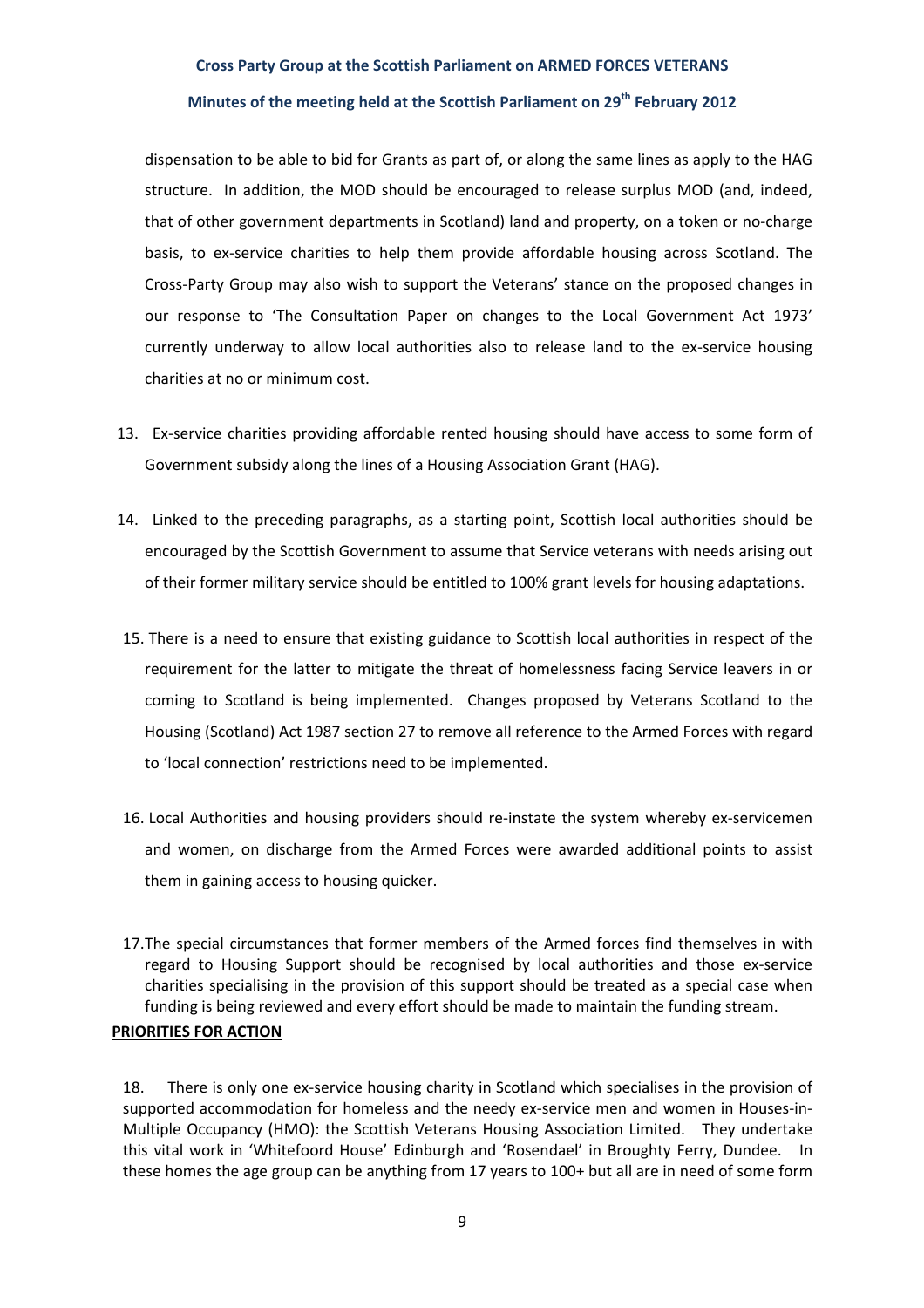# **Minutes of the meeting held at the Scottish Parliament on 29th February 2012**

of support to help them maintain their residency and the come bond of 'having been in the services' is a key factor in them getting their lives back together. The threat of losing funding for this key component in the fight to help our ex‐service homeless because of the 'exclusivity' of the service needs to be addressed with some urgency.

19. Land for building affordable housing is essential if the ex-service housing charities are to help meet the ever increasing demand for affordable rented houses. MOD and Local Authority surplus land should be made available to the ex-service housing charities preferably free or at a peppercorn rent. Amendments to the various Legislations to make this possible should be actively pursued.

20. Homelessness legislation with particular reference to the military and 'local connection' should be reviewed and the Acts amended as shown in the preceding paragraphs.

21. Priority points for housing applications form ex-service personnel on discharge from the Armed Forces should be re‐introduced.

22. Ex-service charities providing affordable rented housing should have access to a government grant along the lines of a HAG.

23. Ex-service man and women should be entitled to 100% Grant levels for housing adaptations for their needs arising from their former military service.

# **HOW THE CROSS‐PARTY GROUP MIGHT HELP**

24. Each of the six major issues listed above places severe constraints on the ex-service housing providers ability to meet their housing remit and in some cases putting the ex‐service man or woman in a less favorable position than their civilian counterpart.

25. The CPG should look at the following areas:

- Gain consensus across party lines to make a special case for those ex‐service housing charities registered to provide housing support/care at home, to be recognised as being in priority need for this funding from local authorities. This single issue is likely to manifest itself between now and 31 March 2009 when local authorities declare their budgets for the financial year.
- Identify surplus MOD and local authority land that could be used for ex‐service housing. Encourage the UK Treasury to rescind the need for Defence Estates to gain maximum value for surplus land if the land can be used for housing for ex‐service men and women and support the amendments to the Local Government Act 1973 to allow local authorities to be able to release land to ex‐service charities.
- Monitor and support, where necessary, the changes to the Housing (Scotland) Act 1987 with reference to the removal of restrictions on armed forces personnel and the 'local connection' with regard to presenting homeless to local authorities.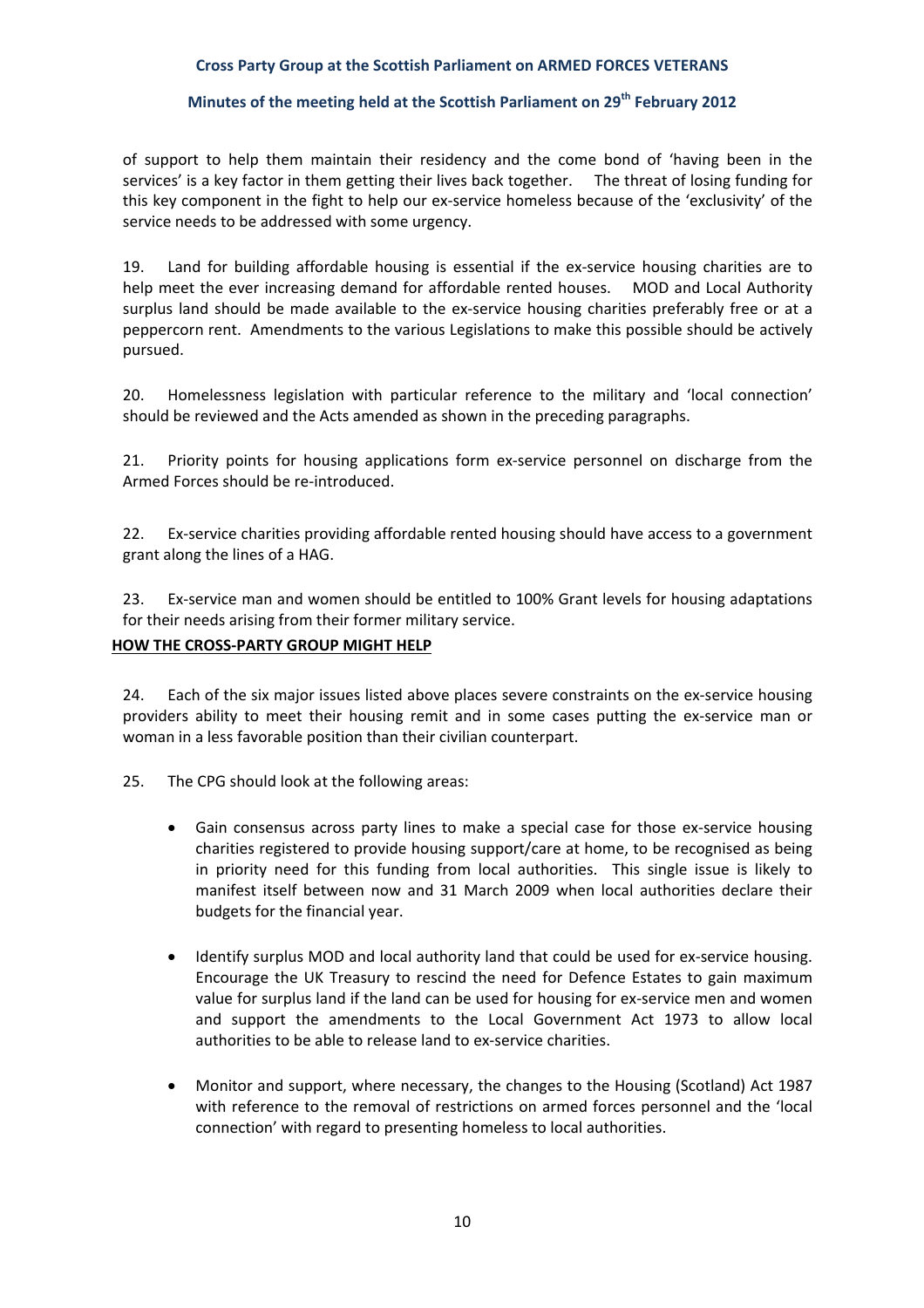# **Minutes of the meeting held at the Scottish Parliament on 29th February 2012**

- Identify and support a more robust mechanism for assisting those leaving the Armed Forces to be able to gain recognition for their service when applying for housing to local authorities/housing providers.
- Identify and support a mechanism that would allow ex-service charities providing housing to gain access to Government subsidies along the lines of HAG.
- Identify how best to encourage the Scottish Government and through them the local authorities, to assume that Armed forces veterans with needs arising from their military should be entitled 100% grant levels for housing adaptations.

## **CONCLUSION**

- 26. Good quality, affordable rental housing in an area of personal choice is a fundamental requirement to those less fortunate members of the Armed Forces on leaving the military or in time of any subsequent need. There are insufficient houses available today and the prognosis for the immediate future is not good with demand far outstripping supply.
- 27. The ex-service charities can help fill this gap but need the support, both fiscal and physical, from the Scottish and UK Governments, the Ministry of Defence and Local Authorities if this is to be achieved.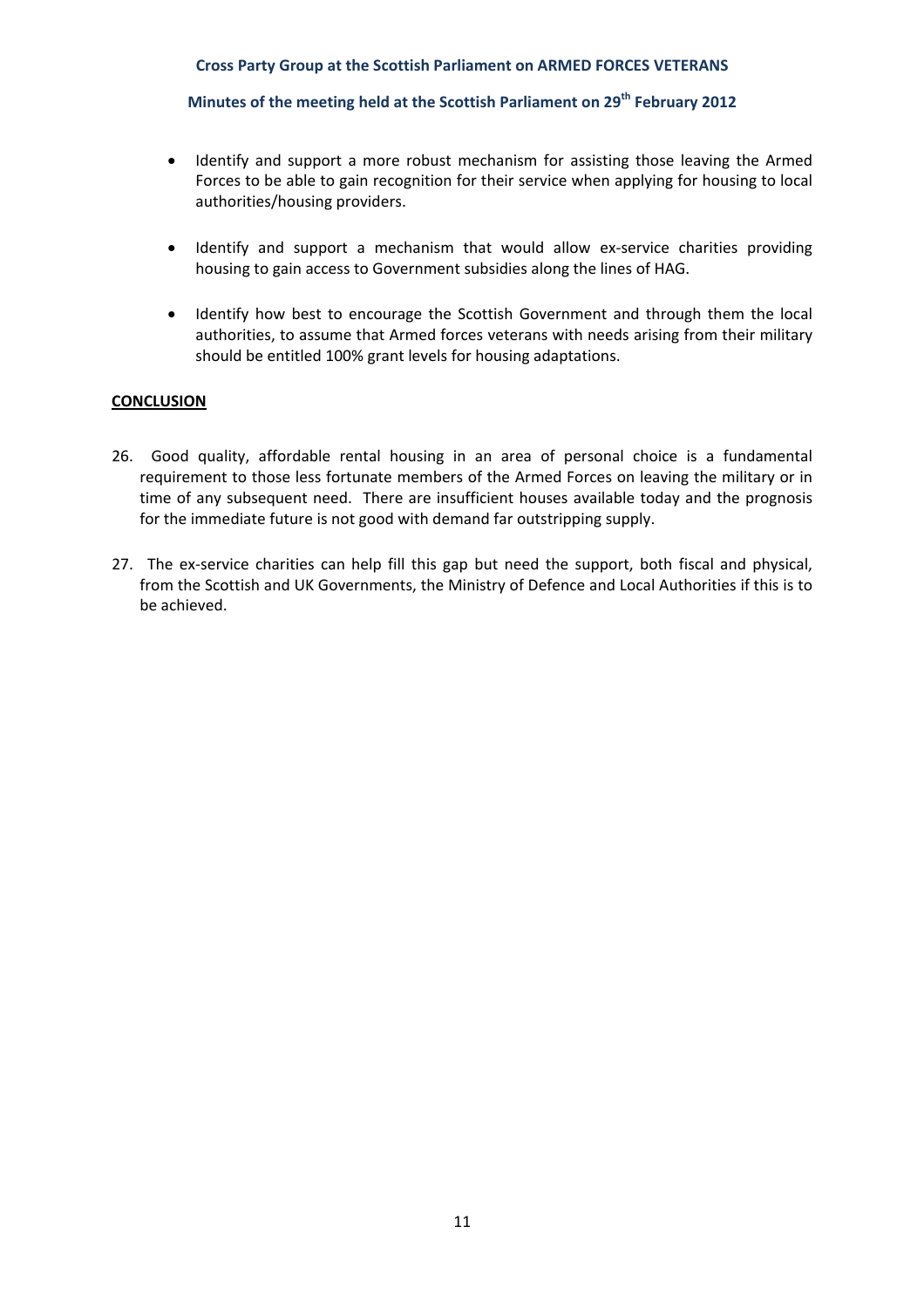# **Minutes of the meeting held at the Scottish Parliament on 29th February 2012**

# **APPENDEX 2**

## **VETERANS SCOTLAND HOUSING PILLAR UPDATE to 2008 paper**

## **Achievements to date:**

| ٠ | <b>Establishment of Housing Group</b> | All ex-service housing providers meet regularly<br>and discuss any issues affecting housing.                                                                                |
|---|---------------------------------------|-----------------------------------------------------------------------------------------------------------------------------------------------------------------------------|
|   | <b>Common Housing Register</b>        | All ex-service housing providers in Scotland<br>have their properties on IT database run from<br>New Haig House by SVGCA. Shows areas,<br>type of housing and availability. |
|   | <b>Common Application Form</b>        | Any ex-service man or woman need only fill in<br>one housing application form and this will be<br>disseminated to the appropriate providers by<br>SVGCA.                    |
|   | <b>Common Waiting List</b>            | Maintained by SVGCA and software identifies<br>all on waiting list every 6 months and letters are                                                                           |

● Convergence of ex-service

Housing Charities in Scotland - **Ware Ultimate aim being to have all housing providers**  work under one umbrella possibly 'Veterans Scotland Housing'. So far all charities now share experiences, proposed developments and will look at shared development of housing/land if practicable.

sent out to check if still valid.

# **Areas Currently Being Addressed:**

• Local Connection Changes **· Removal of all reference to the Armed Forces**  with regards to 'Local Connection' from housing primary legislation . At present in the Housing (Scotland) Act 1987 members of the Armed Forces cannot claim a 'Local Connection' when presenting themselves to a Local Authority as Homeless thus jeopardizing any chance of being housed in their preferred area. A contracto a contracto de area.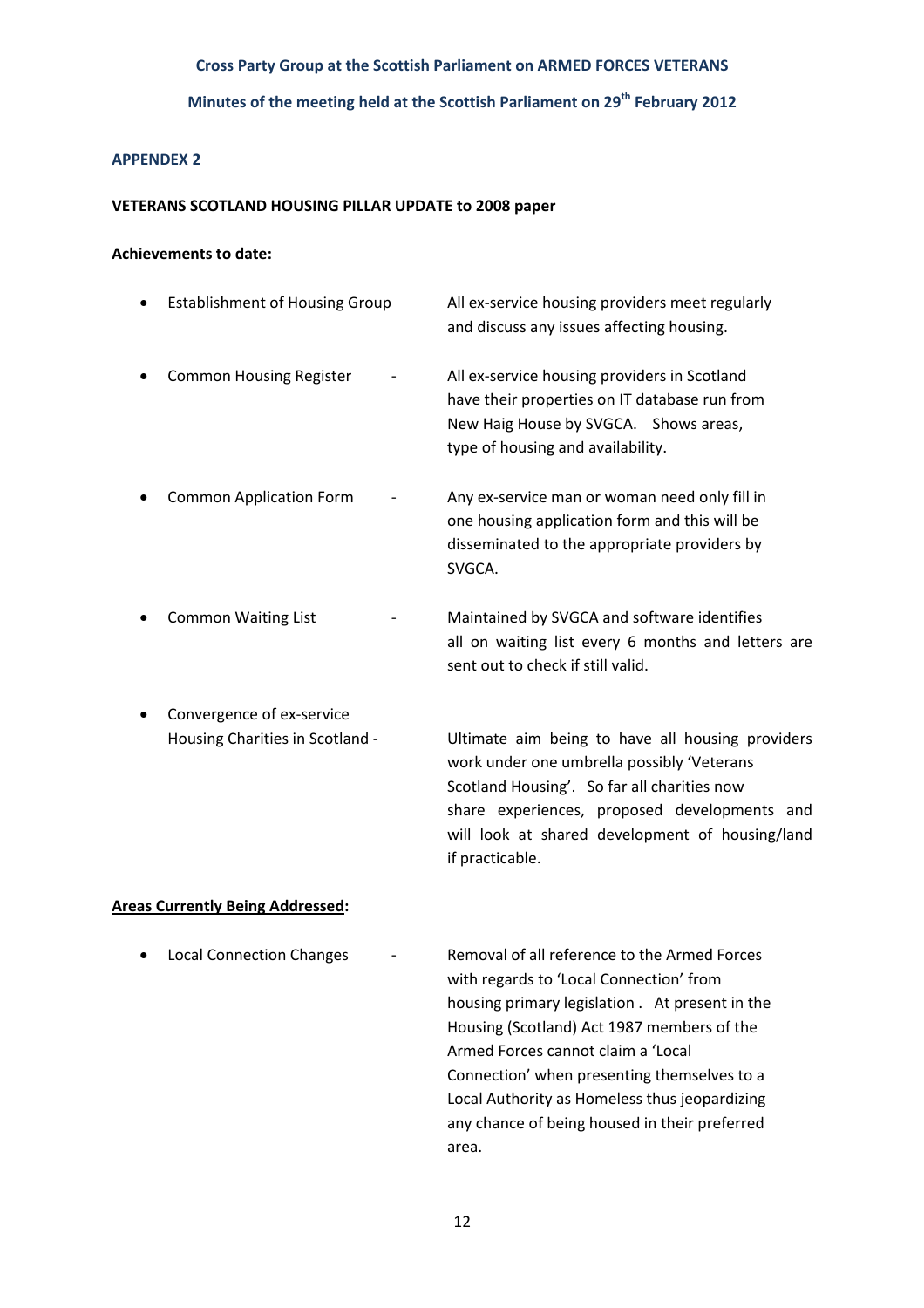# **Minutes of the meeting held at the Scottish Parliament on 29th February 2012**

 Discussions held with VPU in MOD and Scottish Government officials. Currently helping to draw up a legislative change for presenting to both governments north and south of the border.

Acquisition of Land **<sup>1</sup>** The need for land to develop and meet the housing needs of ex‐service personnel is critical. Need for appropriate MOD Land to be made available to ex‐service housing charities at below market value or preferably free would be one way forward.

> Local authorities should also be able to offer the same to ex-service housing charities. Discussions ongoing with MOD, Scottish Government and Cross Party Working Group.

Funding priority for Veterans

Housing Support Needs ‐ Some local authorities are withdrawing Housing Support Funding from some of the ex‐service charities on the basis that they are exclusive (i.e. only deal with veterans). This will have serious implications for the veterans who need it. The alternative is that the ex-service housing support providers will have to seek funding from the ex‐service benevolent funds – this is morally and fundamentally wrong.

> Discussions with MOD, Scottish Government and Cross Party Working Group ongoing.

 Access to Statutory Funding for house building for those Veterans housing charities

which are not RSLs <sup>1</sup> **Currently only registered Housing Associations**  can apply for government funding for housing. This is known as a Housing Association Grant (HAG). My organisation SVHA is the only veteran's housing association and we do get HAGs. A special, exception should be made for those ex‐service charities that provide housing.